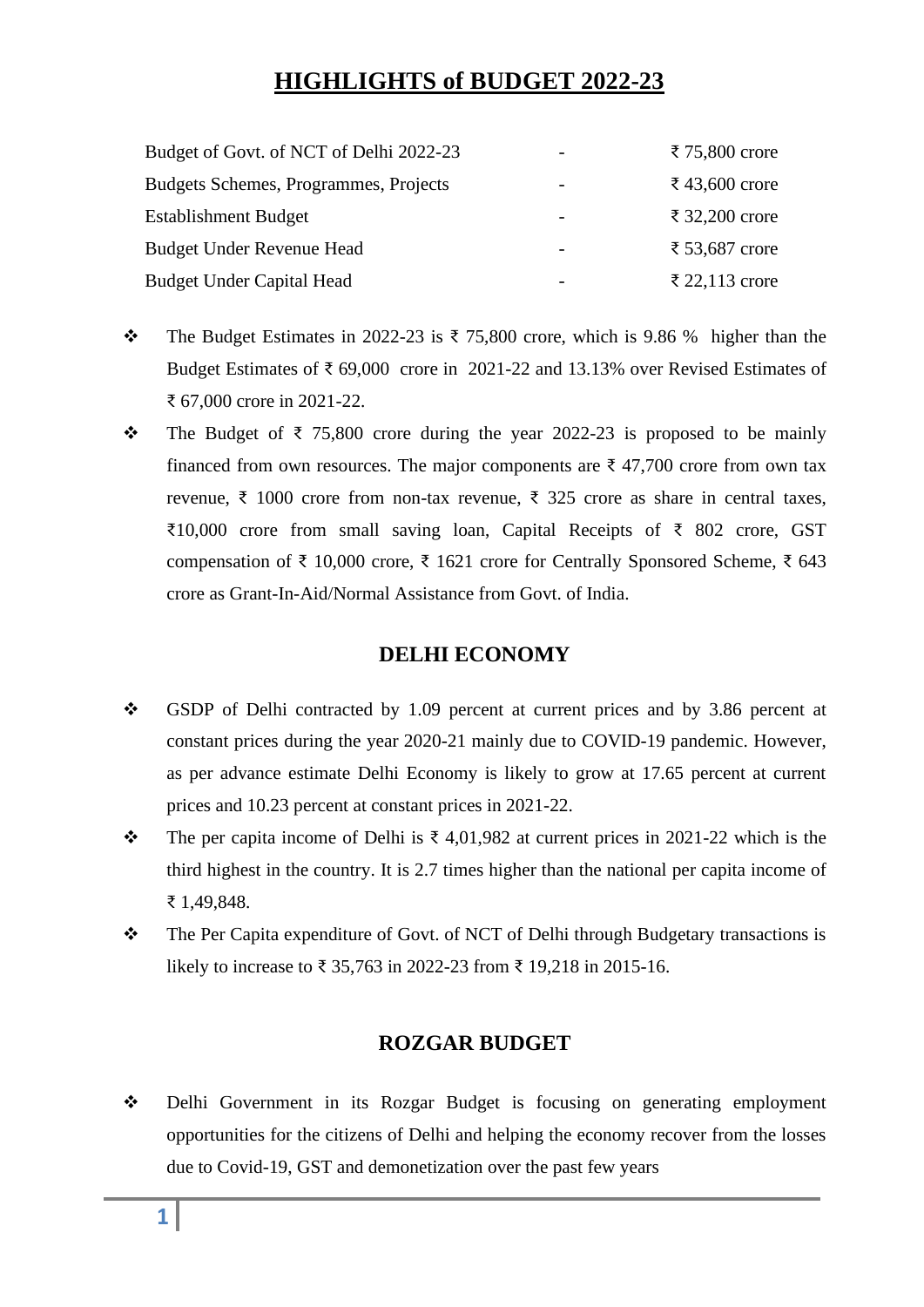- ❖ Aim to increase the percentage of the working population of Delhi from 33% to 45% in the next five years. In the next 5 years, 20 lakh new jobs in Delhi will be created.
- ❖ Priority has been given to the retail sector, food and beverages, logistics and supply chain, travel & tourism, entertainment, construction, real estate, electronics, EVs information and green energy for creating new jobs.
- $\cdot \cdot \cdot$  To implement the policies focussed on employment generation about ₹ 4,500 crore will be required during the next 5 years. An outlay of  $\bar{\tau}$  800 crore is proposed for all these programmes for the year 2022-23.

### **IMPORTANT SCHEMES**

#### **Retail and Wholesale**

- ❖ **Promotion and renewal of Retail Markets:** ₹ 100 crore allocated in 2022-23 for Redevelopment of infrastructure and other facilities of traditional iconic markets of Delhi in next 5 years. This will lead to creation of 1.5 lakh new job opportunities in the next 5 years.
- ❖ **Delhi Shopping Festival:** ₹ 250 crore allocated for organizing **"Delhi Shopping Festival".** Every year 'Delhi Shopping Festival' will be organized to invite people from our country as well as rest of the world to shop in Delhi and to experience it as a festival. Attractive discounts will be given to the buyers during the festival. The festival will have three main attractions - shopping, entertainment and food. Our Government will motivate sellers (shopkeepers, restaurant owners, and entrepreneurs) to offer discounts by giving them SGST refunds. It will have an impact on the lives of **12 lakh people employed in these sectors, expected to increase the business by at least 25 percen**t.
- ❖ **Delhi Wholesale Shopping Festival:** As part of the Delhi Shopping festival, Delhi will also engage the wholesale traders of Delhi, and prepare attractive schemes with discounts for the wholesale customers.
- ❖ **Delhi Bazaar,** an online portal to boost business of shopkeepers and retail markets at "Zero Setup Cost" to traders.  $\bar{\tau}$  20 crore proposed under this scheme, which is expected to benefit 10 lakh specific vendors in Delhi. Around 3 lakh employment opportunities are expected to be created in the retail sector in the next 5 years.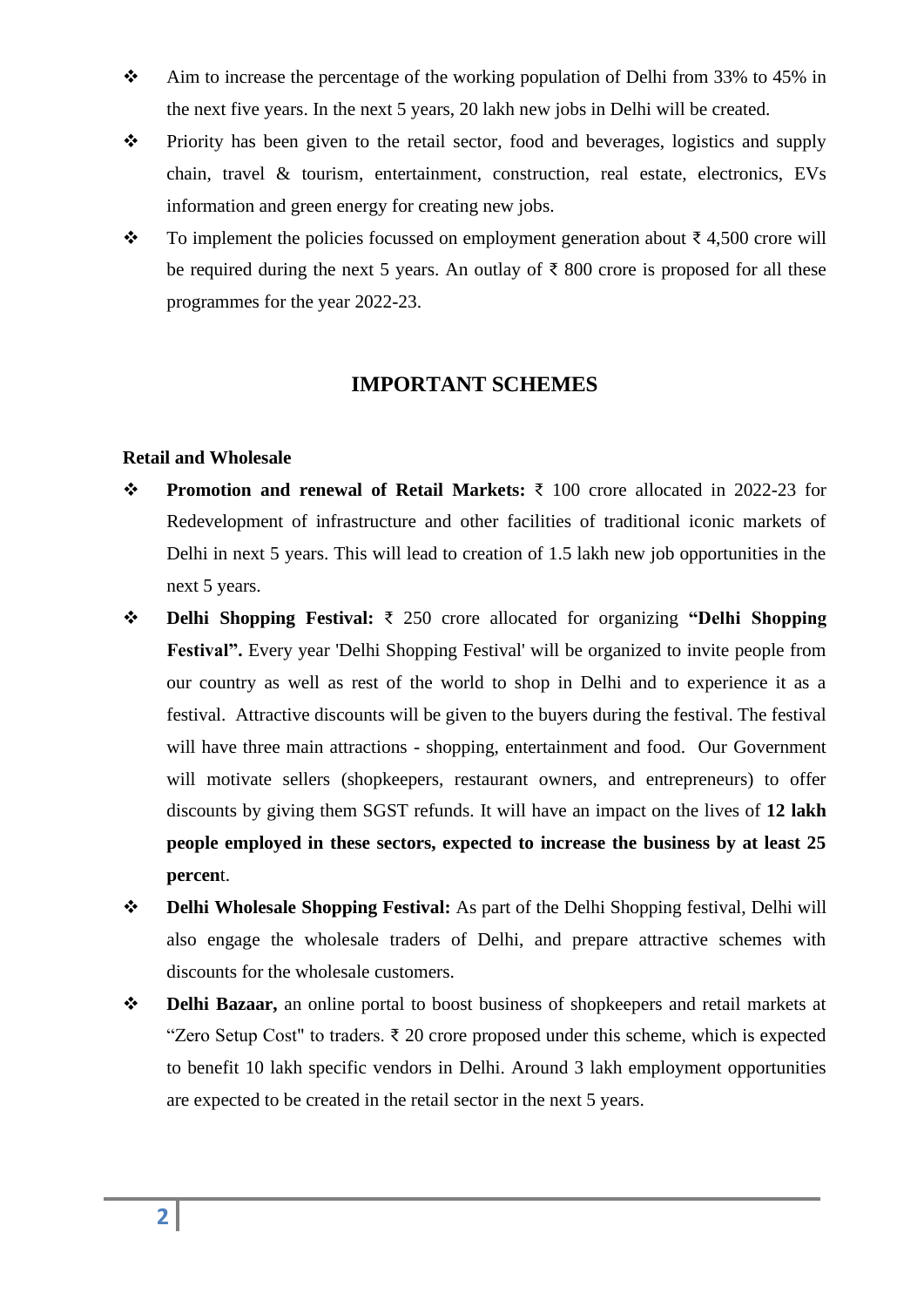❖ **Development of Gandhi Nagar readymade garment market into a 'Grand Garment Hub'.** This program is expected to create more than 40,000 new employment opportunities in the next 5 years.

### **ENTREPRENEURSHIP MINDSET**

- ◆ Over 03 lakh students of class  $11<sup>th</sup>$  and  $12<sup>th</sup>$  of Delhi Government Schools under Business Blaster programme worked successfully on 51,000 business ideas and generated thousands of business ideas on which these children are working continuously. **Business Blasters scheme in Delhi Schools** to be expanded to the private schools also.
- ❖ Delhi is the Start-up Capital of India. Govt. has prepared 'Start-up' Policy to ease the process for setting up of Start-ups in Delhi. The process will include the setting up incubation centers, organizing conferences for marketing, mentoring and investment, getting entrepreneurs connected with banks and investors. A **provision of ₹ 50 crore has been proposed in BE 2022-23.**

## **TRAVEL & TOURISM**

- ❖ **Delhi Film Policy** to promote tourism in Delhi and brand Delhi as a national and international film destination. Creation of an online single window clearance mechanism (e-film clearance) to fast-track approvals with over 25 stakeholder agencies.
- ❖ Four new policies are being launched to promote traders and employees of the food and beverage industry. Introduction of a **Food Truck policy** will allow food trucks to operate at places and timings in the city which will also strengthen Delhi's night time economy. These will create more than 60 thousand employment opportunities in the next five years.
- ❖ To provide land to **Cloud Kitchen** with plug and play facilities and ease licensing process and regulations in the Budget 2022-23. Cloud kitchens have huge potential for revenue generation, this sector creates a large number of both direct and indirect job opportunities. It has the potential to create 42,000 new job opportunities within the next 5 years.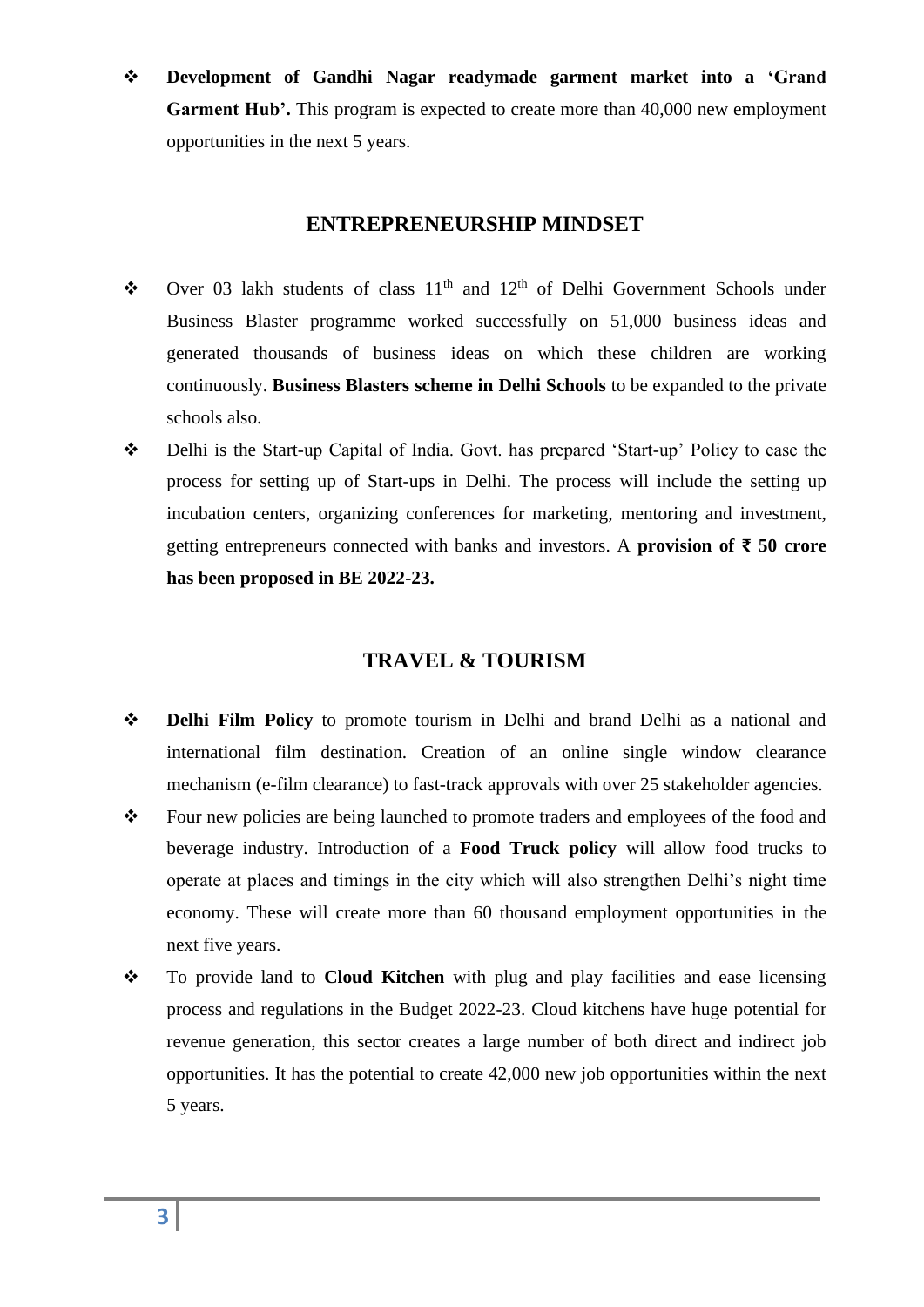## **INDUSTRIAL DEVELOPMENT**

- ❖ **Delhi's Electronic City** is proposed as a 90-acre plug and play manufacturing center at Baprola. Electronic companies will be invited to set up their base in Delhi to meet the demand of electronics & electrical equipments for Delhi as well as country.
- ❖ Redevelopment of **25 notified non-conforming** industrial areas to be done in next five years. It will create **more than 6 lakh** new employment opportunities for the people of Delhi.

### **GREEN JOBS**

- ❖ Providing clean air and water for future generations is an integral part of the Delhi government's vision of 2047. **One lakh green jobs** will be created with the launch of several green initiatives by Delhi Government in next five years.
- ❖ Delhi Government to launch 4200 e-autos with 33% reservation for women drivers in the coming year. 5000 e-auto permits to be issued every year for the next five years and this will create 25,000 new jobs.
- ❖ A new solar policy to be introduced in 2022-23 to achieve the target of taking the installed capacity of rooftop solar plants to 2500 MW (peak). It will create **40,000 jobs for sales,** construction workers, electricians, technicians and engineers in this sector.

#### **WOMEN CENTRIC POLICIES**

❖ The Government of Delhi will launch **'Smart Urban Farming'** in association with IARI (Pusa Sansthan) in the Financial Year 2022-23 to increase the green cover of Delhi, supply of nutritious organic food and provide employment opportunities to women at home. It will create **25,000 new jobs** in Delhi in the next five years.

### **ROZGAR BAZAAR**

❖ An artificial intelligence-based website and mobile application ,**Rozgar Bazaar** 2.0 to be developed in the financial year 2022-23 .It aims to provide at least **1 lakh jobs every yea**r to the youth of Delhi and especially women.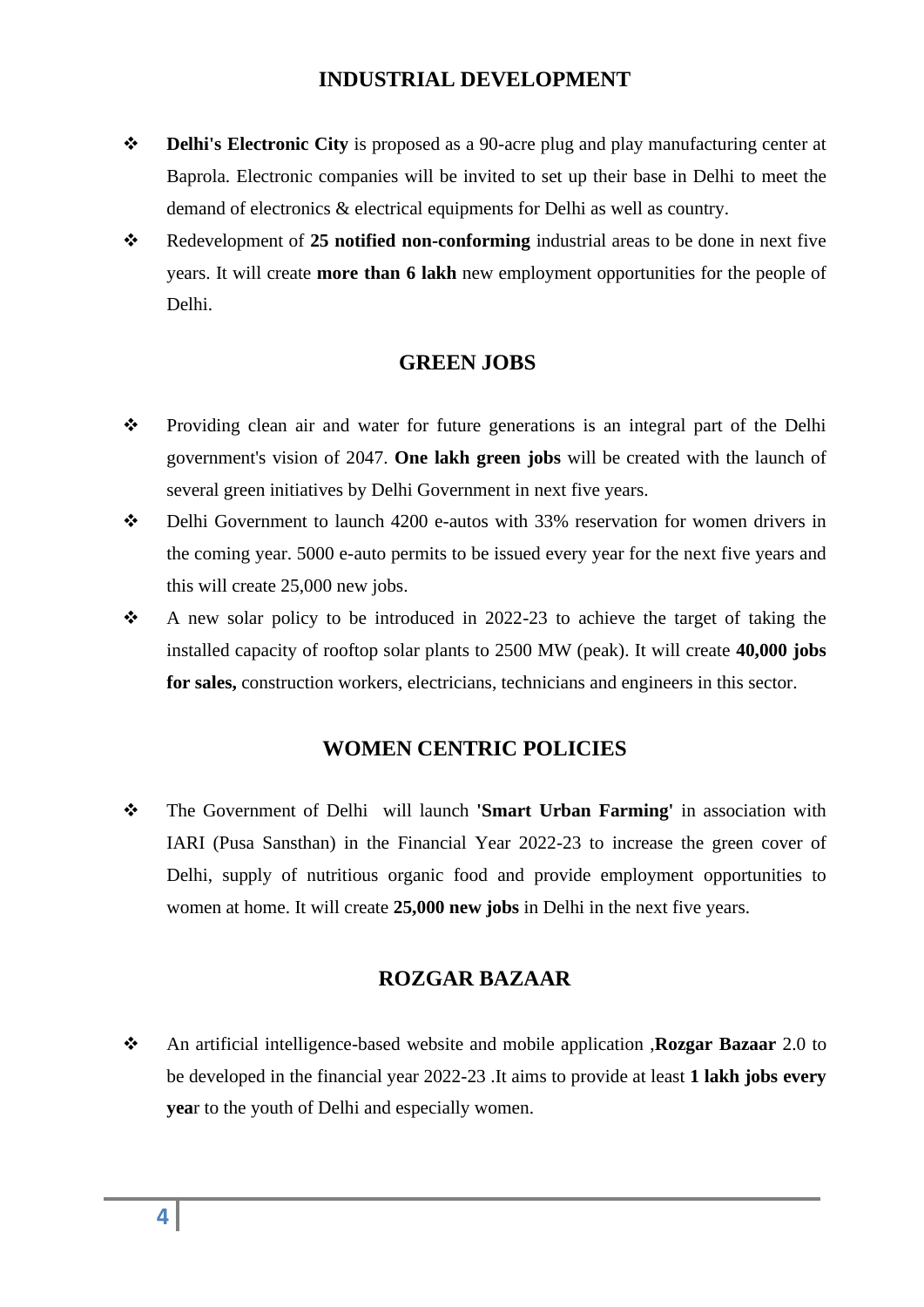## **DOORSTEP DELIVERY OF GOVERNMENT SERVICES**

❖ Doorstep Delivery of Government Services: 4.11 lakh people have used this facility, till now, for approximately 100 different types of Government services. This service will be made available for 300 types of services.

## **EDUCATION**

- ❖ Delhi Government schools have so far achieved the best results in CBSE board examinations despite the COVID-19 pandemic and achieved about Hundred Percent Passing Percentage Result (99.84%) considered almost impossible.
- ❖ A provision of ₹ 50 crore is proposed for the School Science Museum.
- ❖ A Boarding School for Homeless children is proposed to be set up with a Budget provision of ₹ 10 crore.
- ❖ The classrooms of all Delhi Government schools will be converted into digital classrooms in the next 4 years.
- ❖ Delhi Teachers University has also started its work and is going to provide B.Ed courses from the next session after obtaining necessary approval from the Government of India.

## **HEALTH**

- ❖ Delhi Government has started Aam Aadmi School Clinic in Delhi Schools. At present, these clinics have been opened in 20 schools on pilot basis and every child has full check up in every 6 months by qualified Doctor and Nurses.
- ❖ ₹ 1900 crore is proposed for the construction of 4 new hospitals and the remodelling of 15 existing government hospitals. After completion of these projects the bed capacity will be increased by 16000 beds.
- ❖ For upgrading existing dispensaries and increasing the number of Aam Aadmi Mohalla Clinics upto 1000, ₹475 crore is proposed in the Budget for 2022-23.
- ❖ Since the start of Mohalla Clinics in Delhi till now 5.49 crore patients have availed the services of Mohalla Clinics.
- ❖ ₹ 50 crore is proposed for Delhi Arogya Kosh Scheme.
- ❖ ₹ 160 crore is proposed for Hospital Information Management System and Health Card Scheme.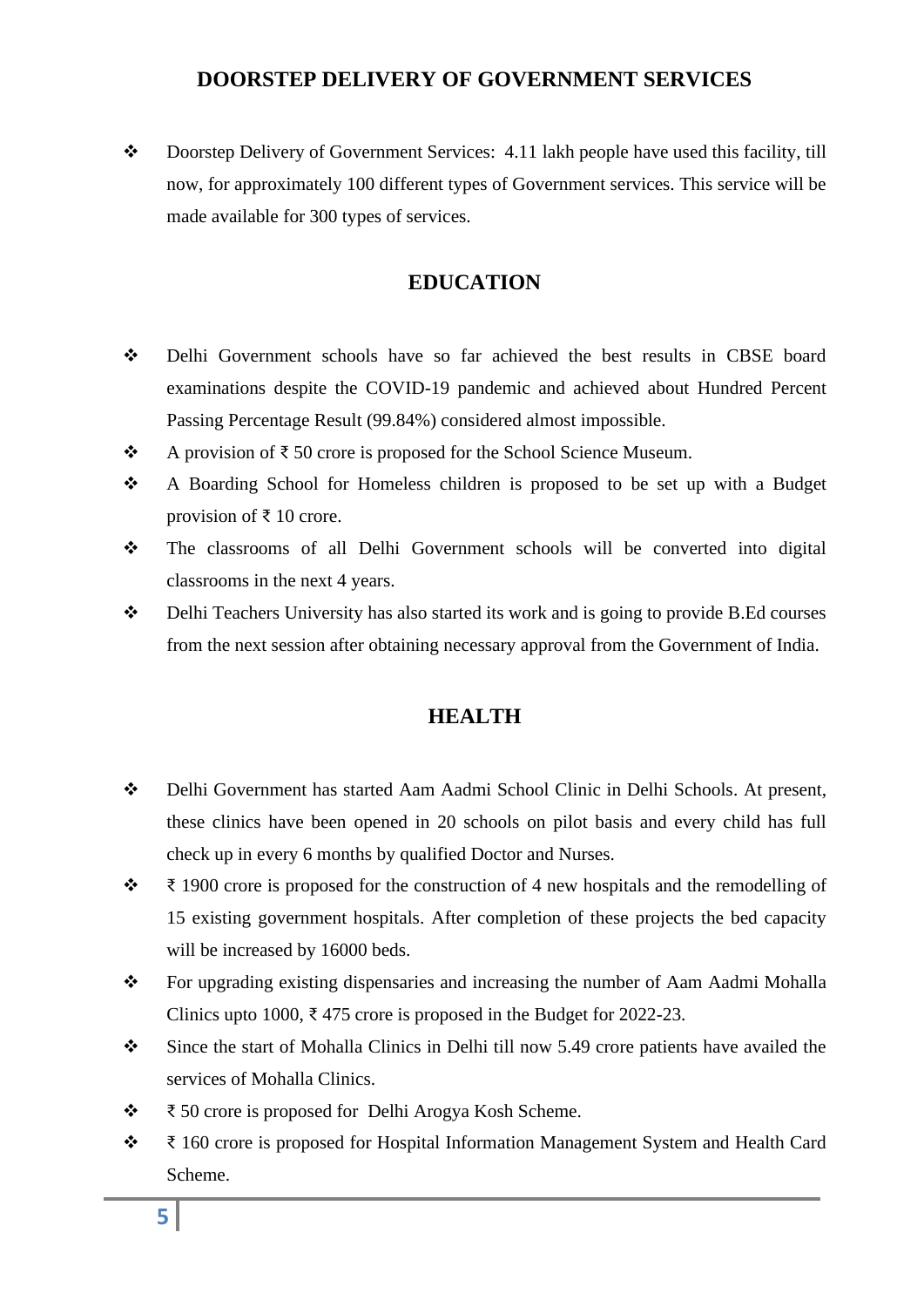- ❖ 450 yoga teachers trained at "Centre for Meditation and Yoga Science" at DPSRU, Government of Delhi is teaching yoga daily to more than 15,000 people. Provision of ₹ 15 crores has been made for Aam Aadmi Yogshala.
- ❖ A budgetary provision of ₹ 9769 crore for the health sector for the financial year 2022- 23. This includes a revenue budget of ₹7522 crore and a capital budget of ₹2247 crore.

## **SOCIAL SECURITY & WELFARE**

- ❖ Delhi was the first State where it was planned to provide immediate assistance of ₹50,000 to the family of the person who died due to COVID-19. 27,322 families have been provided immediate assistance under this scheme.
- ❖ ₹ 3,063 crores has been proposed under various financial assistance schemes for the welfare of senior citizens, women, disabled and disadvantaged sections. Pension of ₹2000-2500 per month is being provided to 8.5 lakh beneficiaries.
- ❖ 13136 students are getting benefit of coaching for competitive examinations under "Jai Bhim Mukhyamantri Pratibha Vikas Yojna". ₹ 160 crore has been proposed in BE 2022-23 under this scheme, this will increase the number of beneficiaries in financial year 2022-23.

## **HOUSING & URBAN DEVELOPMENT**

- ❖ The construction work of roads, sewers, parks, etc., including installation of CCTV cameras and street lights for the people living in these areas, has been completed on priority basis. ₹ 1,300 crore is proposed in Budget Estimated 2022-23 for construction works in unauthorized colonies.
- ❖ Provision of ₹5766 crore for housing and urban development schemes in the budget for the financial year 2022-23.

## **WATER SUPPLY & SANITATION**

- ❖ The work of providing 100% sewer in unauthorized colonies of Delhi will be completed by the end of this year.
- ❖ Clean Yamuna Campaign has progressed and Yamuna in Delhi will be completely cleaned in 2 years.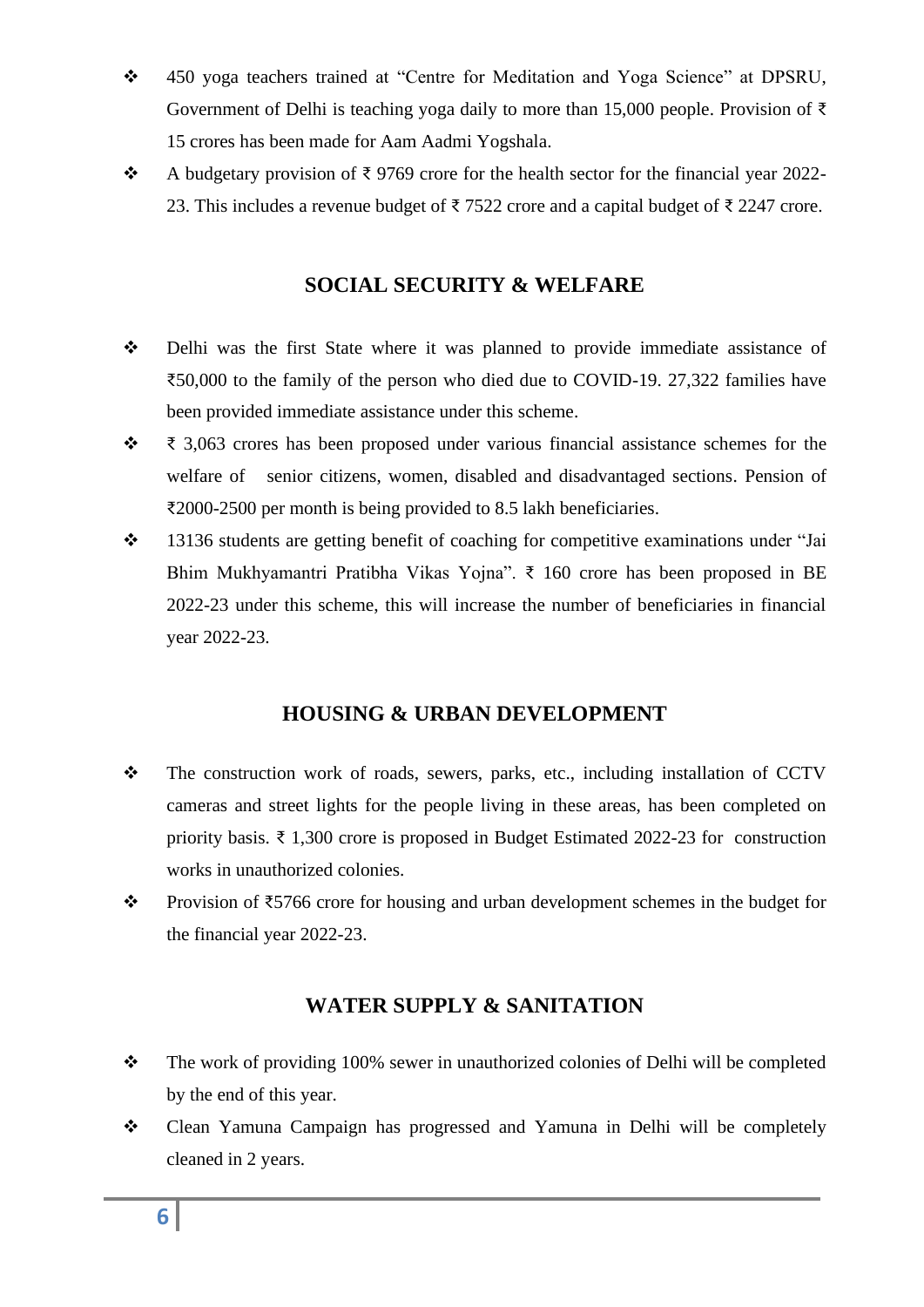- ❖ The Policy of using treated water of sewage & sewerage has been implemented. This treated water will be given for green belts, forests, farm houses and horticulture.
- ❖ Najafgarh drain which was earlier known as Sahibi river, now identified as Najafgarh drain due to the dirty water in it, will be developed as a tourist destination by cleaning it and beautifying the roads on both its sides.

### **ROAD INFRASTRUCTURE**

- ❖ The work on 5 bridges, 2 underpasses, a pedestrian subway and extension of DND Flyway to Ashram will be completed in 2022-23. This will help in decongestion of Tri Nagar, Inderlok, Karampura, Rampura, Nangloi, Basai Darapur, Kondli and Ashram Chowk.
- ❖ Government has already set up around 11,000 free Wi-Fi hotspots in various constituencies for the citizens of Delhi. On an average 4.1 lakh people are using these services every day.
- $\triangle$  As part of the celebration of 75<sup>th</sup> year of Independence, installation of 500 National Flags across Delhi, 175 national flags have already been installed at various places in Delhi and remaining work is likely to be completed by August 2022.

## **TRANSPORT**

- ❖ In a huge initiative Transport Department has started it 47 services in faceless system. There is also no need to visit Government Offices to get their RC for new vehicle as the same may be issued by the vehicle dealer. Further, with the help of facial recognition software, people can get their learner's license made from home. More than 11 lakh applicants have benefited from this program till 7 March, 2022.
- ❖ To continue the facility of providing free travel to women in DTC and cluster buses, an amount of ₹250 crore is proposed in BE 2022-23.
- ❖ In Delhi, the number of buses has reached 7,003 which is the largest number of bus fleet in the history of Delhi.
- ❖ For transport, roads and bridges an amount of ₹ 9,539 crore is proposed in BE 2022-23.